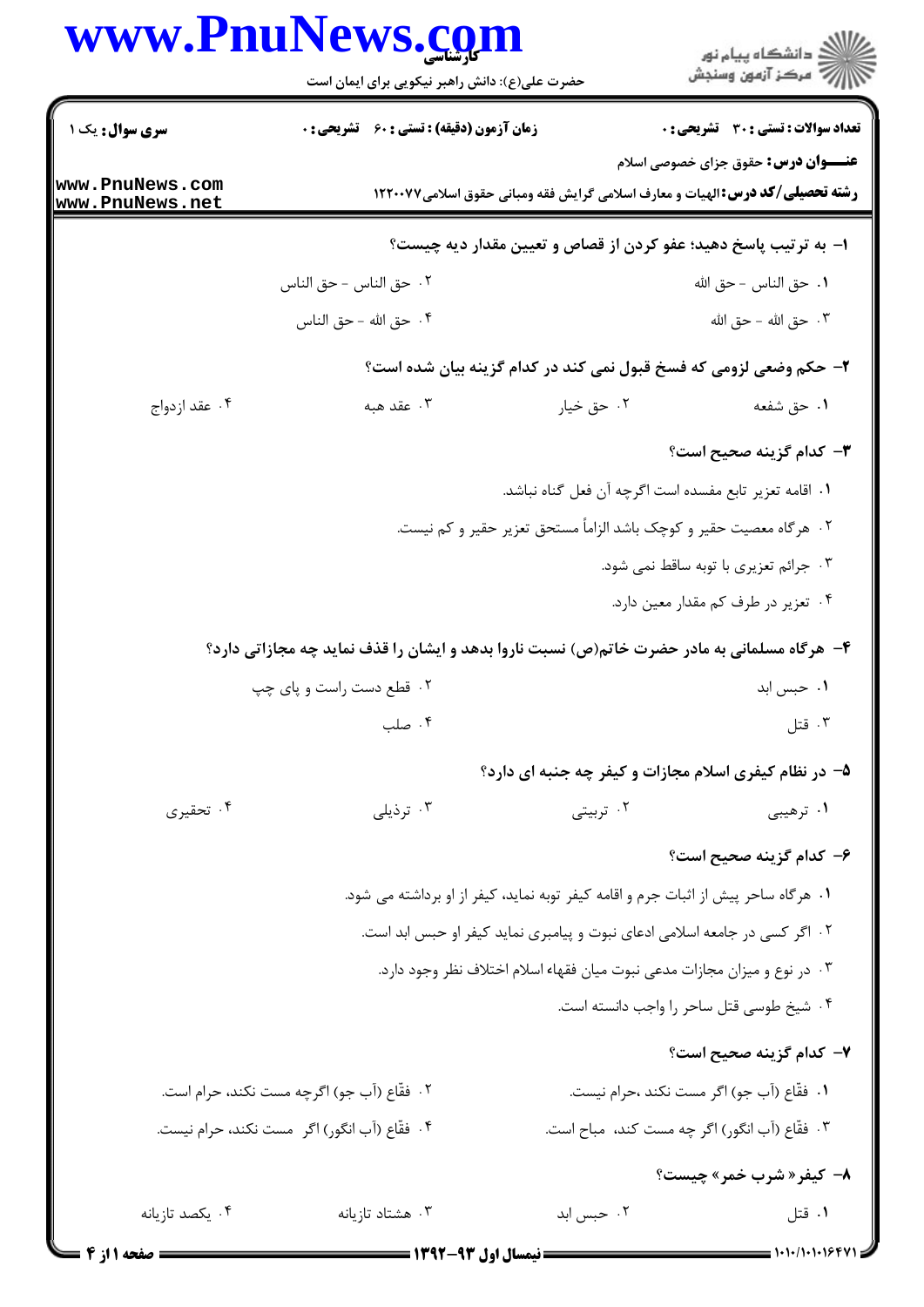|                                                                                                        | www.PnuNews.com<br>حضرت علی(ع): دانش راهبر نیکویی برای ایمان است                     |                                                                                       | ڪ دانشڪاه پيام نور<br><mark>ر</mark> √ مرڪز آزمون وسنڊش |  |
|--------------------------------------------------------------------------------------------------------|--------------------------------------------------------------------------------------|---------------------------------------------------------------------------------------|---------------------------------------------------------|--|
| <b>سری سوال : ۱ یک</b>                                                                                 | <b>زمان آزمون (دقیقه) : تستی : 60 ٪ تشریحی : 0</b>                                   |                                                                                       | <b>تعداد سوالات : تستی : 30 ٪ تشریحی : 0</b>            |  |
| www.PnuNews.com<br>www.PnuNews.net                                                                     |                                                                                      | <b>رشته تحصیلی/کد درس: ا</b> لهیات و معارف اسلامی گرایش فقه ومبانی حقوق اسلامی۱۲۲۰۰۷۷ | <b>عنـــوان درس:</b> حقوق جزای خصوصی اسلام              |  |
|                                                                                                        |                                                                                      | ۹- فتوای مشهور فقهای امامیه برای حکم تکرار شرابخواری در دفعه ی سوم چیست؟              |                                                         |  |
| ۰۴ يكصد تازيانه                                                                                        | ۰۳ هشتاد تازیانه                                                                     | ۰۲ حبس ابد                                                                            | ۰۱ قتل                                                  |  |
|                                                                                                        |                                                                                      | ۱۰– کدام یک از شرایط ذکر شده، جزء شرایط کیفر بریدن دست دزد است؟                       |                                                         |  |
|                                                                                                        | ۰۲ دزد بدون اختیار خودش دزدی کند.                                                    |                                                                                       | ۰۱ دزد حرز را نشکند ولی مال را از آن خارج کند.          |  |
|                                                                                                        | ۰۴ دزد پدر صاحب مال نباشد.                                                           |                                                                                       | ۰۳ شبهه ی ملکیت وجود داشته باشد.                        |  |
|                                                                                                        | 1۱- مرحوم شهید اول چند شرط به عنوان شرایط کیفر و بریدن دست دزد بیان کرده است؟        |                                                                                       |                                                         |  |
| ۰۴ نوزده شرط                                                                                           | ۰۳ هفده شرط                                                                          | ۰۲ دوازده شرط                                                                         | ۰۱ ده شرط                                               |  |
|                                                                                                        |                                                                                      |                                                                                       | ۱۲-  :«محاربه» با شهادت چند مرد عادل ثابت می شود؟       |  |
| ۰۴ چهار مرد عادل                                                                                       | ۰۳ سه مرد عادل                                                                       | ۰۲ دو مرد عادل                                                                        | ۰۱ يک مرد عادل                                          |  |
|                                                                                                        |                                                                                      |                                                                                       | 1۳- برای محارب چند نوع مجازات وجود دارد؟                |  |
| ۰۴ پنج نوع                                                                                             | ۰۳ چهار نوع                                                                          | ۰۲ سه نوع                                                                             | ۰۱ دو نوع                                               |  |
|                                                                                                        |                                                                                      | ۱۴- در روایت منقول از حضرت علی(ع) هرگاه زن از اسلام برگردد چه مجازاتی دارد؟           |                                                         |  |
|                                                                                                        | ٠٢ حبس مادام العمر                                                                   |                                                                                       | ۰۱ قتل                                                  |  |
|                                                                                                        | ۰۴ انجام سخت ترین کارها و پوشاندن لباس خشن                                           |                                                                                       | ۰۳ توبه دادن و در صورت توبه نکردن، قتل                  |  |
|                                                                                                        |                                                                                      | 1۵– اين روايت از كيست؟ «لو أن رجلاً ضرب رجلاً سوطاً لضربه الله سوطاً من النار»        |                                                         |  |
| ۰۴ امام باقر(ع)                                                                                        | ۰۳ حضرت محمد(ص)                                                                      | ۰۲ امام صادق(ع)                                                                       | ۰۱ حضرت على(ع)                                          |  |
|                                                                                                        |                                                                                      | ۱۶- در نظام کیفری اسلام قتل و آدم کشی به چند قسم تقسیم شده است؟                       |                                                         |  |
| ۰۴ پنج قسم                                                                                             | ۰۳ چهار قسم                                                                          | ۰۲ سه قسم                                                                             | ۰۱ دو قسم                                               |  |
| ۱۷– در روایت صحیح «أبان بن تغلب» از امام صادق(ع) دیه بریدن یک انگشت زن توسط مرد چه مقدار بیان شده است؟ |                                                                                      |                                                                                       |                                                         |  |
| ۰۴ ده شتر                                                                                              | ۰۳ پنج شتر                                                                           | ۰۲ دو شتر                                                                             | ۰۱ یک شتر                                               |  |
|                                                                                                        | ۱۸– کدام یک از فقها عقیده دارد؛ هیچ گاه مسلمان بابت به قتل رساندن کافر قصاص نمی شود؟ |                                                                                       |                                                         |  |
| ۰۴ شيخ صدوق                                                                                            | ۰۳ ابن ادریس حلی                                                                     | ۰۲ شیخ مفید                                                                           | ۰۱ شیخ طوسی                                             |  |
|                                                                                                        |                                                                                      | ۱۹- در قانون مجازات اسلامی قتل عمد با شهادت چند مرد عادل ثابت می شود؟                 |                                                         |  |
| ۰۴ پنج مرد عادل                                                                                        | ۰۳ چهار مرد عادل                                                                     | ۰۲ سه مرد عادل                                                                        | ۰۱ دو مرد عادل                                          |  |
|                                                                                                        |                                                                                      |                                                                                       |                                                         |  |

1.1.1.1.164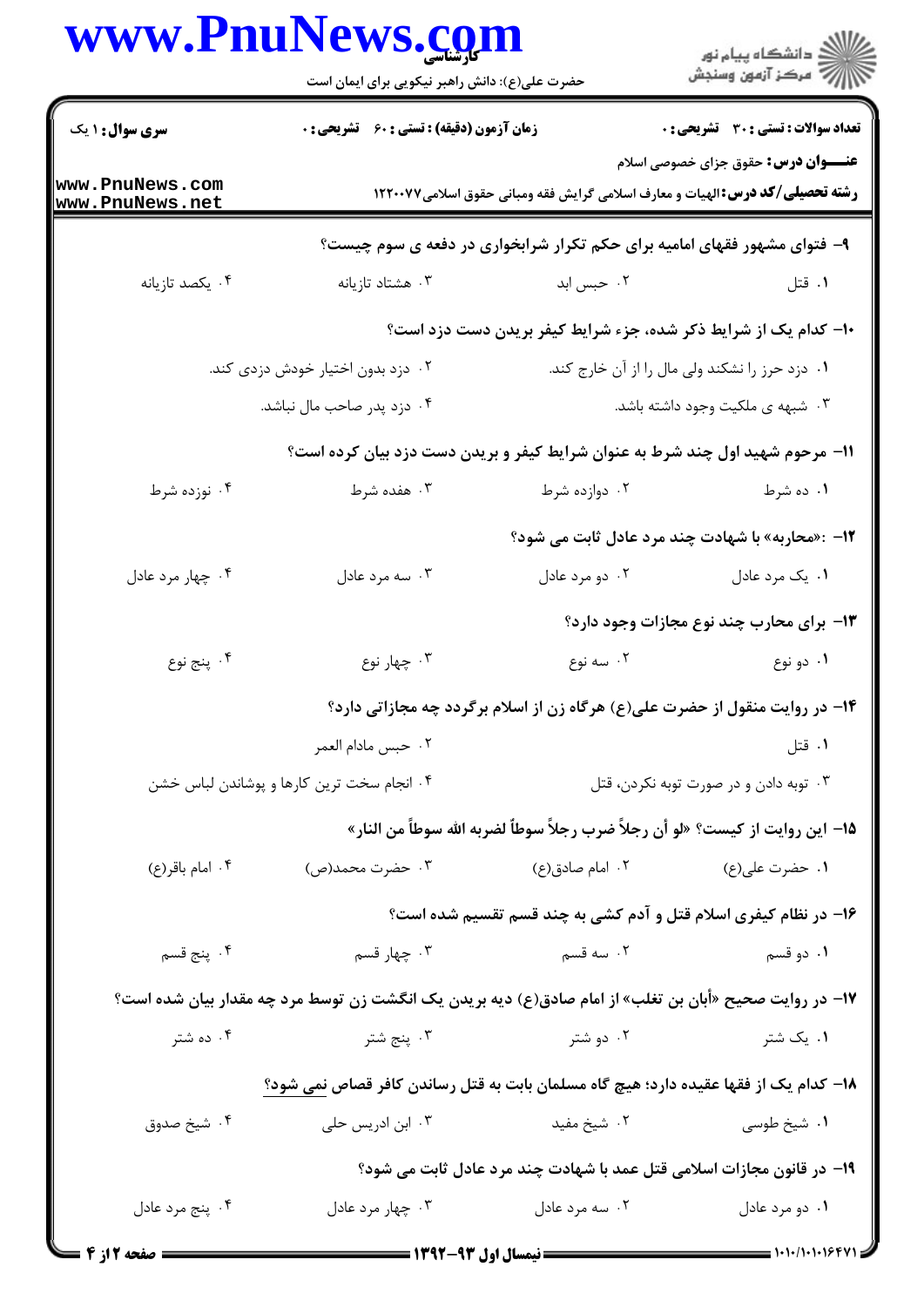|                                    | حضرت علی(ع): دانش راهبر نیکویی برای ایمان است                                                              |                                                                                      | ≦ دانشڪاه پيام نور<br>√ مرڪز آزمون وسنڊش     |
|------------------------------------|------------------------------------------------------------------------------------------------------------|--------------------------------------------------------------------------------------|----------------------------------------------|
| <b>سری سوال : ۱ یک</b>             | زمان آزمون (دقیقه) : تستی : 60 ٪ تشریحی : 0                                                                |                                                                                      | <b>تعداد سوالات : تستی : 30 ٪ تشریحی : 0</b> |
| www.PnuNews.com<br>www.PnuNews.net |                                                                                                            | <b>رشته تحصیلی/کد درس:</b> الهیات و معارف اسلامی گرایش فقه ومبانی حقوق اسلامی۱۲۲۰۰۷۷ | <b>عنـــوان درس:</b> حقوق جزای خصوصی اسلام   |
|                                    | +۲- اگر در دست شخصی سلاح آلوده به خون باشد و مقتول آغشته به خون نباشد کدام گزینه صحیح است؟                 |                                                                                      |                                              |
|                                    |                                                                                                            | ۰۱ وجود آن اسلحه لوث و علامت قتل نیست ولی از وجود آن اسلحه قتل فهمیده می شود.        |                                              |
|                                    |                                                                                                            | ۰۲ وجود آن اسلحه لوث و علامت قتل نیست زیرا از وجود آن اسلحه قتل فهمیده نمی شود.      |                                              |
|                                    |                                                                                                            | ۰۳ وجود آن اسلحه لوث و علامت قتل است زيرا از وجود آن اسلحه قتل فهميده مى شود.        |                                              |
|                                    |                                                                                                            | ۰۴ وجود آن اسلحه لوث و علامت قتل است ولی از وجود آن اسلحه قتل فهمیده نمی شود.        |                                              |
|                                    | <b>۲۱</b> - به ترتیب پاسخ دهید؛ در قانون مجازات اسلامی نصاب قسامه در قتل عمد و خطای محض چند سوگند است؟     |                                                                                      |                                              |
|                                    | ۰۰ سوگند - ۲۵ سوگند)                                                                                       |                                                                                      | ۰۱ ۲۵ سوگند - ۵۰ سوگند                       |
|                                    | ۰۴ سوگند - ۲۵ سوگند                                                                                        |                                                                                      | ۰۰ سوگند - ۵۰ سوگند                          |
|                                    | ۲۲- در قانون مجازات اسلامی، نصاب قسامه در جراحاتی که موجب دیه ی کامل است چه تعداد قسم پیش بینی شده است؟    |                                                                                      |                                              |
| ۰۴ یک قسم                          | ۰۳ دو قسم                                                                                                  | ۰۲ سه قسم                                                                            | ١. شش قسم                                    |
|                                    |                                                                                                            | ۲۳- جراحتی که پوست را بشکافد مانند خراشیدن، بی آنکه خون بیاید چه نام دارد؟           |                                              |
| ۰۴ حارصه                           | ۰۳ باضعه                                                                                                   | ۲. سمحاق                                                                             | ۰۱ موضحه                                     |
|                                    | ۲۴- پاسخ امام صادق(ع) در مورد حکم مردی که دارای دو چشم سالم است و چشم سالم مردی که دارای یک چشم است را کور |                                                                                      | كند چيست؟                                    |
|                                    |                                                                                                            |                                                                                      | ٠١. بر مجرم پرداخت ديه كامل لازم است.        |
|                                    |                                                                                                            |                                                                                      | ٢. بر مجرم پرداخت نصف ديه كامل لازم است.     |
|                                    |                                                                                                            |                                                                                      | ۰۳ هر دو چشم مجرم کور می شود.                |
|                                    |                                                                                                            | ۰۴ یک چشم مجرم کور می شود یک دیه کامل هم می پردازد.                                  |                                              |
|                                    |                                                                                                            |                                                                                      | ۲۵– کدام گزینه صحیح است؟                     |
|                                    |                                                                                                            | ٠١ گوش سالم در برابر گوش كر قصاص نمى شود.                                            |                                              |
|                                    |                                                                                                            |                                                                                      | ۰۲ دیه ی شنوایی همان دیه ی گوش است.          |
|                                    |                                                                                                            | ٠٣ در قانون مجازات اسلامي قطع لاله گوش قصاص ندارد.                                   |                                              |
|                                    |                                                                                                            | ۰۴ گوش سالم جنایتکار در مقابل گوش نیمه بریده ی مصدوم قصاص نمی شود.                   |                                              |